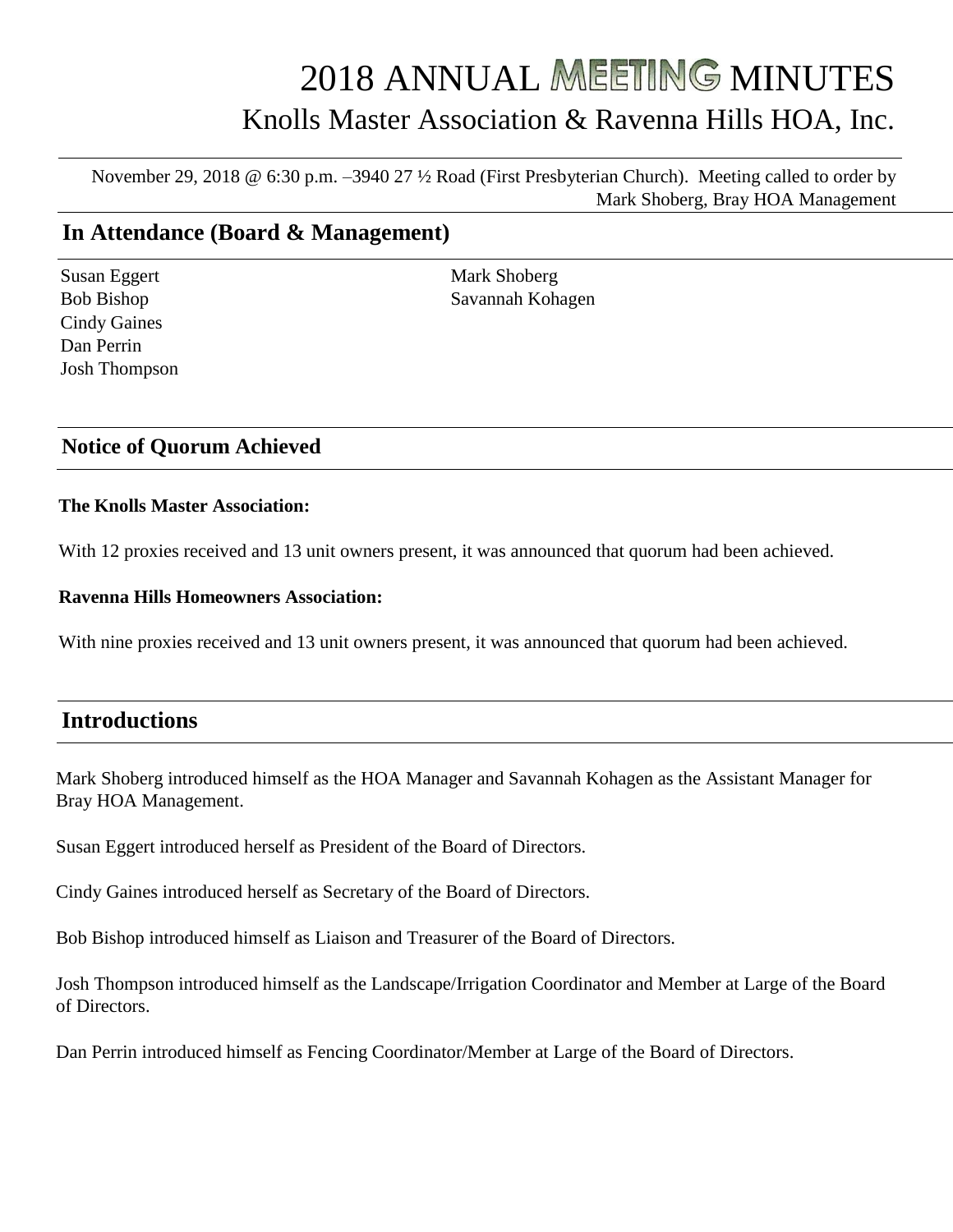# **Approval of the Previous Years Minutes (Old Business)**

The current Board of Directors reviewed the previous years' minutes. The Board saw no changes to be made and there were no suggestions from the floor. Therefore, the December 24, 2017 Meeting Minutes were approved.

## **New Business**

1. Pond Dredging

Pond two was dredged in February of 2018.

2. Association Sign

Some missing letters in the Association sign were missing. They have been replaced and there have been no problems since.

3. Digitalization of Records

Records dating back to the creation of the Association have been digitalized. This will aid in the day to day operations of the Association and much more!

4. Fencing Repairs

Dan Perrin has been and is continually working on fencing repairs within the Association.

5. New Management Company

Bray Property/HOA Management began managing in June of 2018.

6. Irrigation

There were a few unanticipated problem with the irrigation system/pump. To avoid these problem and limit the turn over time in the future, the Board decided to purchase two stand by pumps.

7. Landscaping

There were little funds to do any landscaping projects/replacement for the year.

8. Mailboxes

The Ravenna Hills mailboxes were repainted this year!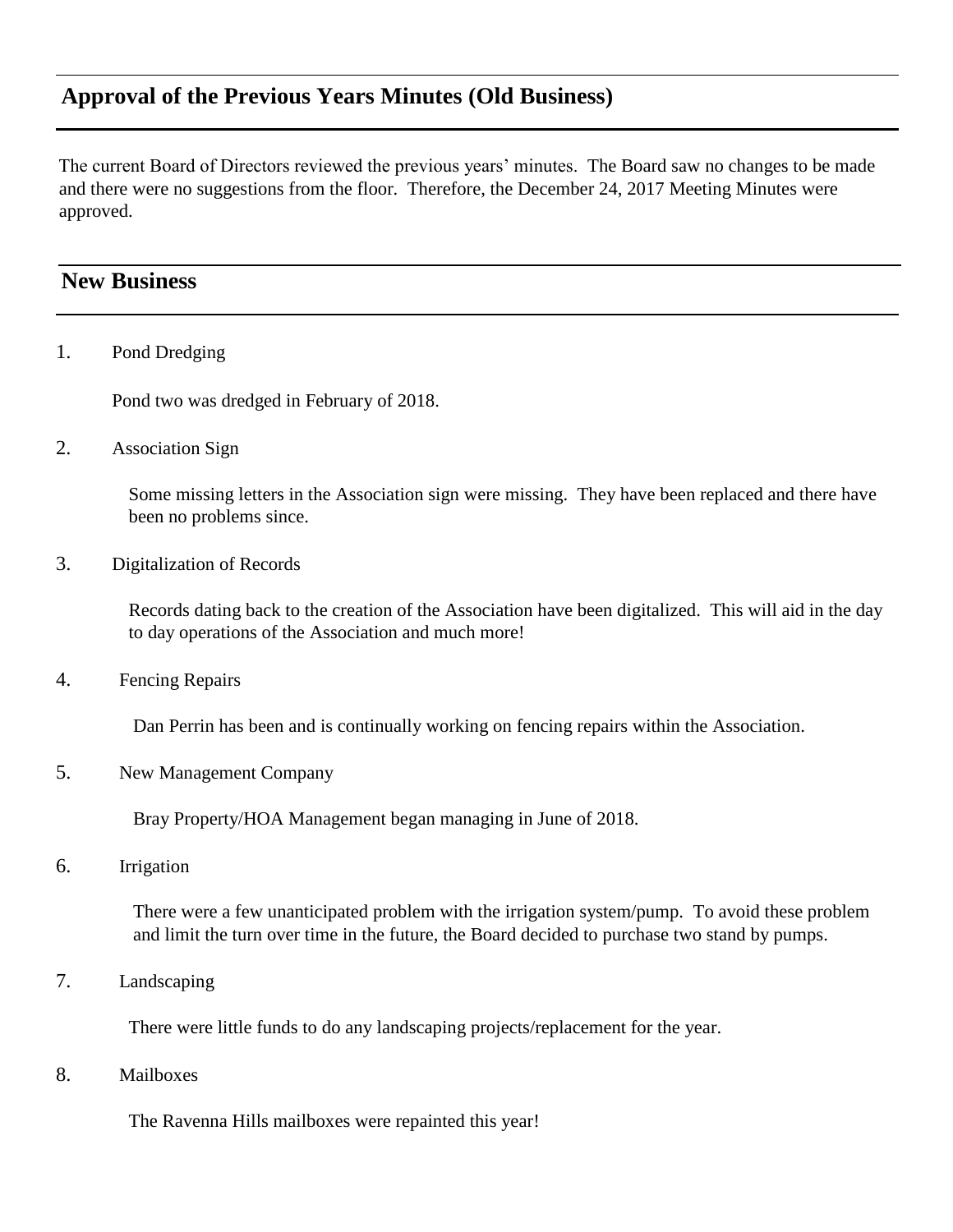# **Treasurer's Report**

Bob Bishop distributed updated copies of the HOA financials. These updated copies provided current information on the Operating and Reserve Accounts as well as the YTD numbers for income and expenses.

The updated handout included:

- 2019 Budget Sheet for The Knolls & Ravenna Hills
- Updated (Gray Column) of Yearend 2018 Projections (Through August instead of October)
- Assessment Sheet RH & KN updated to 2019 Budget

Bob explained that he has begun preparing a "Treasurer's Report" in addition to the monthly "Financial Statement". This provides a narrative version of the financials for anyone that is not familiar with reading detailed financial records. The monthly Financial Statement and Treasure's Report can be found at brayhoa.com in the Dues/Financials tab of the Knolls Master and Ravenna Hills page.

## **2019 Budgets Preparation**

Bob Bishop presented his preparation for the 2019 Budget for The Knolls Master Association and Ravenna Hills HOA. The topics discussed are as follows:

- Percent Method vs. Zero Based Budgeting (ZBB) Method– Bob Bishop used the ZBB plus Historical Cost Approach.
- In late May, Bob inquired/solicited four landscaping companies for bid proposals (Thompsons Enterprise, Bookcliff Gardens, WD Yards, and A-Maes-Ing Landscaping).

After reviewing the bids, the Board decided to sign a two year contract with Bookcliff Gardens.

**Contacted:** State Farm, Grand Valley Water District, Les McPherson (Accounting), Bray HOA for 2019 costs.

**Reviewed:** Reserve Study Requirements for 2019 Capital Reserve Funding Master Association Dues (28%) – to The Knolls for 2019

**Established:** 2019 Budget by month for all four landscape bids/companies 2019 Cash flow analysis budget for all four landscape bids/companies 2019 Cash flow analysis for cash impact of all bank accounts Assessment sheet expansion for homeowners – Ravenna Hills Assessment sheet for homeowners – Knolls Master Association

**Finalized:** 2019 Budgets to be presented to owner for approval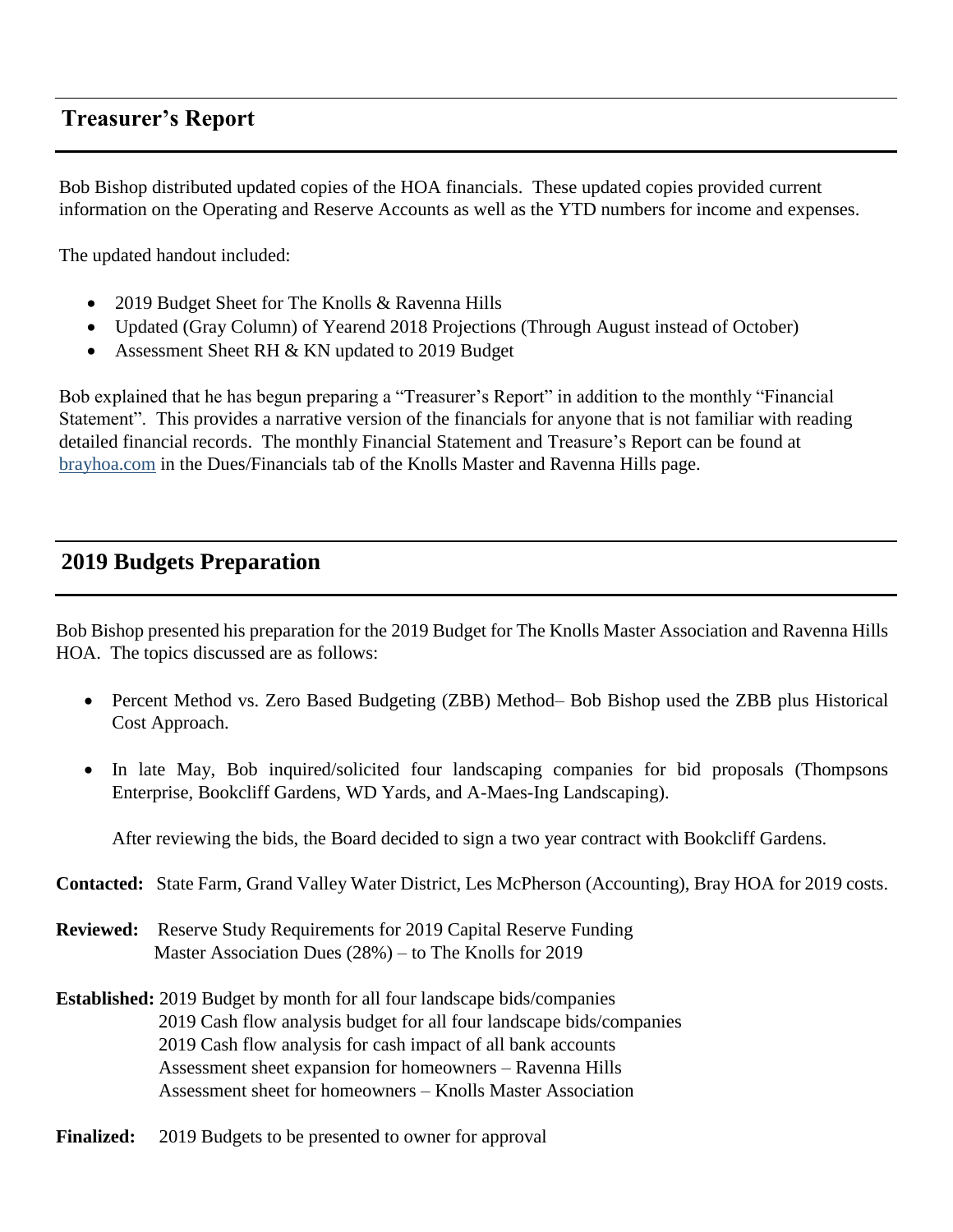# **2019 Budgets Approval**

There was a motion to pass The Knolls Master Association proposed budget, effective January of 2019.

Motion: Jeanne Reporter Second: Ken Robar

The motion passed unanimously.

There was a motion to pass the Ravenna Hills HOA proposed budget, effective January of 2019.

Motion: Ed Krebs Second: Dave Meyer

The motion passed unanimously.

#### **Elections**

The election will be held at the first meeting of the Board of Directors proceeding the Annual Meeting. It will be held December 12, 2018 at noon. The meeting will take place at 359 Colorado Avenue Unit 101.

The following offices on the Board are available:

Ravenna Hills "Member at Large"

Ravenna Hills "President"

Ravenna Hills "Vice President"

Ravenna Hills "Liaison" between the community and Bookcliff Gardens.

## **Homeowner Open Forum**

#### 1. Leaves

A homeowner was concerned with the amount of leaves still left on the ground. The Board explained that the leaves fell late this year. Bob Bishop said he would reach out to see if Bookcliff Gardens was willing to do an additional pick up.

2. Pond Dredging

A homeowner stressed the importance of dredging the ponds. If Pond 1 is not dredged, the silt will travel to Pond 2.